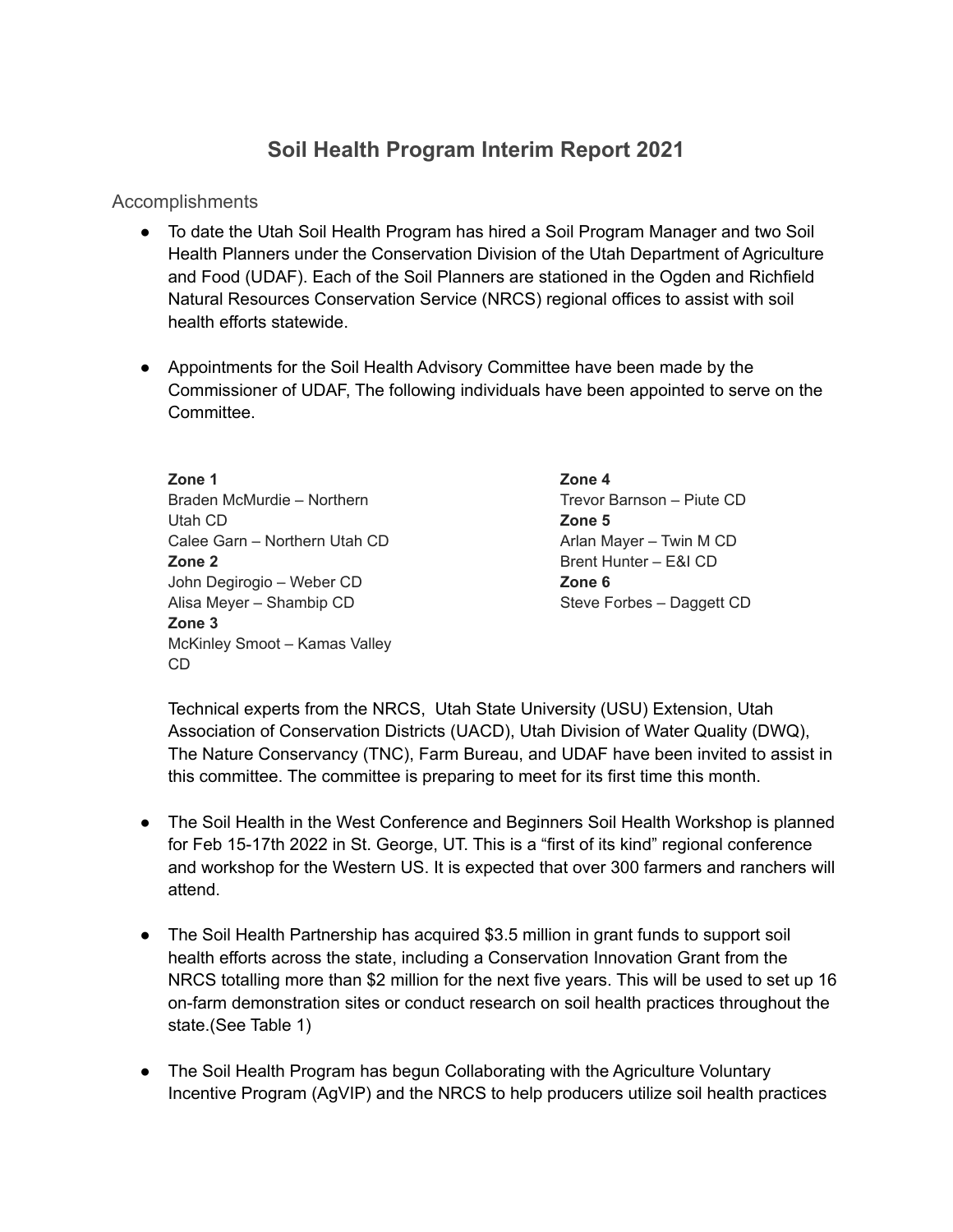to improve nutrient management planning, potentially reducing the need for expensive infrastructure projects .

## Current Projects and Grants

The following projects and grant funds have been acquired either directly by the Soil Health Program or in partnership with other entities. All projects are designed to meet the objectives of the Soil Health Program.

| Project                                                                   | <b>Description</b>                                                                                                                                                                                                  | <b>Total Project</b> | <b>Grant Money</b> |
|---------------------------------------------------------------------------|---------------------------------------------------------------------------------------------------------------------------------------------------------------------------------------------------------------------|----------------------|--------------------|
| <b>District Interseeders</b>                                              | Building of two 6 row Inteerseeders for<br>use in Box Elder and Sevier Counties                                                                                                                                     | \$90,000.00          | \$70,000.00        |
| NPS - Mitigating<br>Phosphorus Grant                                      | Using cover crops to reduce phosphorus<br>loads on fields that have had over<br>application of manure                                                                                                               | \$54,200.00          | \$27,500.00        |
| Soil Health Planner<br><b>NUCD</b>                                        | Hiring a full-time soil health planner to<br>work in the Tremonton NRCS for the<br>Northern Utah CD to promote soil health<br>programs and conduct evaluations of<br>current and past NRCS Soil Health<br>Projects  | \$76,000.00          | \$75,000.00        |
| <b>NCCD - Soil Health</b><br>Workshop                                     | Annual soil health workshops held<br>across the state - Soil Health in the West<br>2022                                                                                                                             | \$54,262.00          | \$40,000.00        |
| <b>Box Elder Soil Health</b><br><b>SFPs</b>                               | Strategic funding pools for soil health<br>projects in box elder county under NRCS<br>EQIP program                                                                                                                  | \$866,500.00         | \$734,000.00       |
| NPS - Clarkston /<br>Newton Soil Health<br>Project                        | Watershed focused soil health project to<br>increase the adoption of soil health<br>practices in the area. Includes<br>monitoring to understand the effects on<br>soil moisture                                     | \$43,602.39          | \$34,602.30        |
| <b>Enhanced Soil Carbon</b><br>farming - USU Soil<br><b>Testing Grant</b> | USU grant to measure soil health<br>indicators on farms implementing soil<br>health practices and relate soil test<br>results to soil health management.<br>Partnership with UDAF to assist in<br>program outreach. | \$750,000.00         | \$375,000.00       |
| CIG-Soil Health<br>On-Farm Trails                                         | Setting up 16 On-farm demonstration<br>sites to help promote soil health, conduct<br>research and serve as outreach and<br>education                                                                                | \$2,788,143.00       | \$1,710,288.00     |
|                                                                           |                                                                                                                                                                                                                     | Total \$4,712,707.39 | \$3,066,390.30     |

**Table 1: Summary of Current Soil Health Projects and Grant Funding**